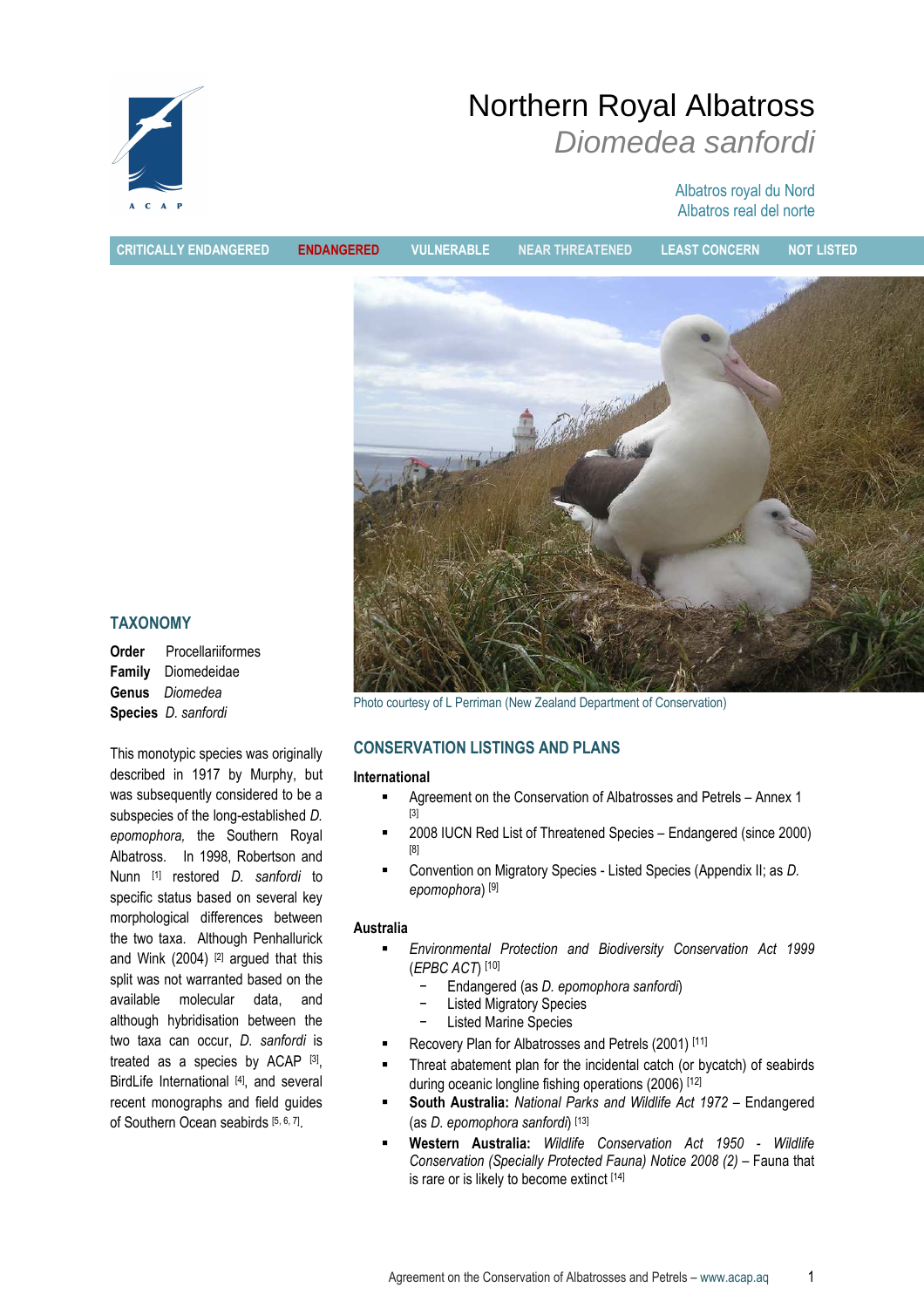#### Brazil

- National Species List of Brazilian Fauna Threatened with Extinction (Lista Nacional das Espécies da Fauna Brasileira Ameacadas de Extinção) – Endangered [15]
- National Plan of Action for the Conservation of Albatrosses and Petrels (NPOA-Seabirds Brazil) 2006 [16]

#### Chile

National Plan of Action for reducing by-catch of seabirds in longline fisheries (PAN-AM/CHILE) 2007 [17]

#### New Zealand

- $Wildlife$  Act 1953<sup>[18]</sup>
- New Zealand Threat Classification System List 2008 Naturally Uncommon (as  $D$ . epomophora sanfordi) [19]
- Recovery plan for albatrosses in the Chatham Islands 2001-2011<sup>[20]</sup>
- Action Plan for Seabird Conservation in New Zealand; Part A: Threatened Seabirds<sup>[21]</sup>

#### South Africa

- Sea Birds and Seals Protection Act, 1973 (Act No. 46 of 1973) (SBSPA) [22]
- Marine Living Resources Act (Act No. 18 of 1996): Publication of Policy on the Management of Seals, Seabirds and Shorebirds: 2007 [23]
- National Plan of Action (NPOA) for Reducing the Incidental Catch of Seabirds in Longline Fisheries 2008 [24]

#### **Uruguay**

 National Plan of Action for Reducing the Incidental Catch of Seabirds in Uruguayan Fisheries (PAN - Aves Marinas Uruguay) 2007 [25]

## BREEDING BIOLOGY

Diomedea sanfordi is a colonial, biennial-breeding species if successful in rearing a chick. Breeding birds return to colonies from late August to mid November. Non-breeding birds can be present from September to late May (L. Perriman pers. comm. 2009). Eggs are laid between 26 October and 1 December (mean date 11 November at Taiaroa Head, n=720 eggs 1938-2008), hatching mostly in late January and early February (mean incubation  $78.8 \pm 1.5$  days) and chicks fledge in September/October after about 240 ( $\pm$  9) days [26] (Table 1). Juvenile birds start returning to colonies when three years old, but the mean is four years of age [27]. Age at first breeding is usually eight years (average for females 8.5, n=86, 8.6 for males, n=84, L. Perriman pers. comm. 2009), but can be as early as six years of age [27].

 Jun Jul Aug Sep Oct Nov Dec Jan Feb Mar Apr May At colonies Egg laying Incubating Chick provisioning

Table 1. Breeding cycle of D. sanfordi.

#### BREEDING STATES

Table 2. Distribution of the global D. sanfordi population among Parties to the Agreement.

|                       | New Zealand |
|-----------------------|-------------|
| <b>Breeding pairs</b> | 100%        |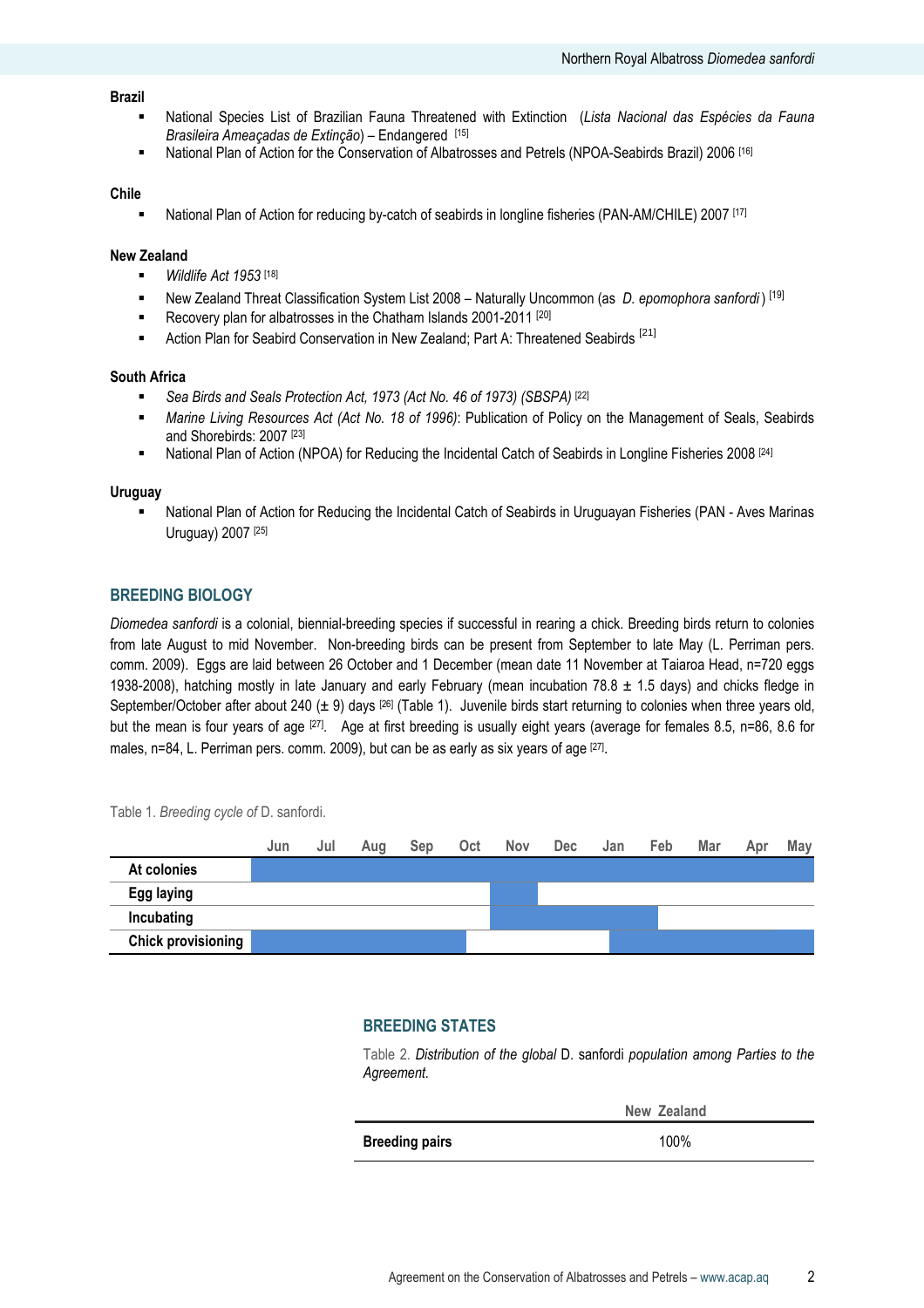## BREEDING SITES

Diomedea sanfordi is a New Zealand endemic (Table 2), breeding only in the Chatham Islands to the east of New Zealand (>99% of the population, of which 60% breed at the Forty Fours) and at Taiaroa Head on the Otago Peninsula on New Zealand's South Island (Figure 1; Table 3). The total breeding population was estimated to be approximately 6,500 - 7,000 pairs in 1995, with 5,200 pairs breeding annually, equivalent to a total mature population of about 17,000 individuals [28, 29]. A total of 50 pairs bred at Taiaroa Head in 2006-2008 (three seasons), including eight individuals which are hybrid progeny of D. epomophora x D. sanfordi (L. Perriman pers. comm. 2009). Two D. sanfordi were also recorded breeding with D. epomophora at Enderby Island in the Auckland group from 1993-1995 [29].

Table 3. Estimates of the population size (annual breeding pairs) for the main D. sanfordi breeding sites.

| <b>Breeding site location</b>                            | <b>Jurisdiction</b> | <b>Years monitored</b>         | <b>Monitoring</b><br>method | <b>Monitoring</b><br>accuracy | <b>Annual breeding pairs</b><br>(last census) |
|----------------------------------------------------------|---------------------|--------------------------------|-----------------------------|-------------------------------|-----------------------------------------------|
| Taiaroa Head                                             | New Zealand         | 1938-2009                      | Α                           | High                          | 32 (2009) [30]                                |
| <b>Chatham Islands</b><br>44° 23'S, 176° 17'W            |                     | 1973-1976, 1989-<br>1996, 2003 | D                           |                               | 5,800 (2003) [31]                             |
| Forty Fours<br><b>Big Sister</b><br><b>Little Sister</b> | New Zealand         |                                |                             |                               |                                               |



Figure 1. The location of the main breeding sites and approximate range of D. sanfordi with the boundaries of selected Regional Fisheries Management Organisations (RFMO) also shown.

CCAMLR – Commission for the Conservation of Antarctic Marine Living Resources CCSBT - Convention for the Conservation of Southern Bluefin Tuna

IATTC - Inter-American Tropical Tuna Commission

ICCAT - International Commission for the Conservation of Atlantic Tunas

IOTC - Indian Ocean Tuna Commission

WCPFC - Western and Central Pacific Fisheries Commission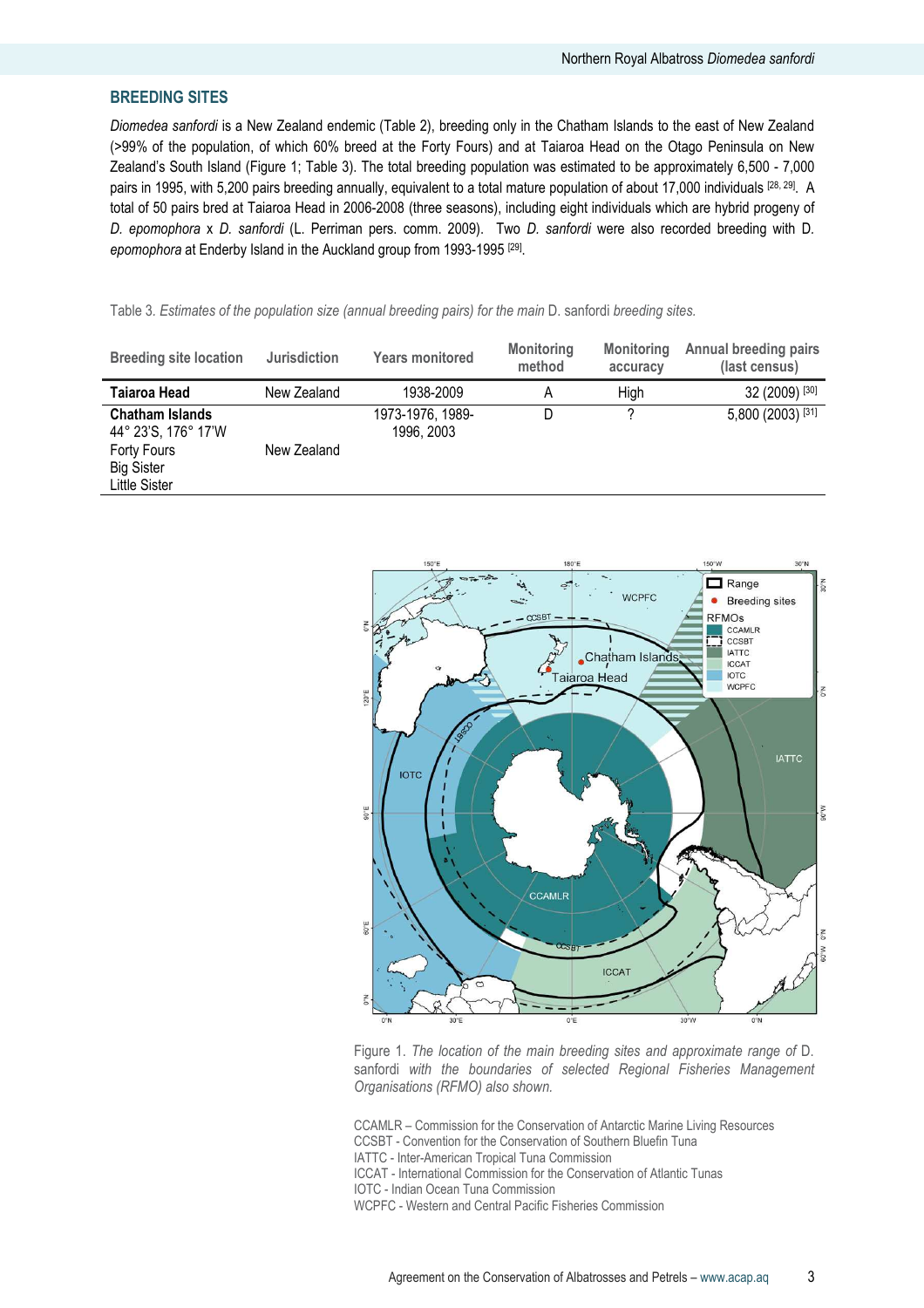## CONSERVATION LISTINGS AND PLANS FOR THE BREEDING SITES

#### International

Enderby Island

UNESCO World Heritage List (inscribed 1998) [32]

## New Zealand

Taiaroa Head

Nature Reserve – Reserves Act 1977<sup>[33]</sup>

#### Enderby Island

- Nature Reserve Reserves Act 1977 [33]
- **EXECONSERVATION Management Strategy. Subantarctic Islands 1998-2008** [34]

Forty Fours, Big Sister, Little Sister (Privately Owned)

Chatham Islands Conservation Management Strategy [35]

## POPULATION TRENDS

Monitoring at Taiaroa Head has been ongoing since 1937, however this colony represents only about 0.5 % of the total population and the quality and quantity of early records vary [27]. Nevertheless, it is clear that this colony is increasing, with 50 pairs in total breeding between 2006-2008 (with 32 pairs breeding in 2008/2009), compared to a total breeding population of 27 pairs reported for the site in 1995, with 18 pairs breeding that year <sup>[29]</sup>.

The only data available for Chatham Islands are aerial photographs from 1973-1976 and 1989-1996, plus a count from 2003 [31]. Although the number of chicks in the 1990s was 50% of those recorded in the 1970s [28], the current population trend for the Chatham Islands is unknown (Table 4). There were an estimated 5,200 annual breeding pairs in 1995 compared to 5,800 pairs in the 2002/2003 season [31]. However, the comparability of methods between the surveys is unclear. As D. sanfordi is a biennially breeding species, several consecutive counts are necessary to accurately assess the population trend and account for the annual variability in the number of birds attempting to breed.

| <b>Breeding site</b>   | <b>Current</b><br>monitoring | <b>Trend Years</b>      | % average<br>change per year | Trend                      | % of population |
|------------------------|------------------------------|-------------------------|------------------------------|----------------------------|-----------------|
| Taiaroa Head           | Yes                          | 1938-2009               |                              | Increasing                 | 100%            |
| <b>Chatham Islands</b> | No                           | 1973-1976,<br>1989-1996 | -                            | Declining? <sup>[28]</sup> | 100%            |

#### Table 4. Summary of population trend data for D. sanfordi.



Photo © Tui De Roy, not to be used without photographer's permission

Breeding success at Taiaroa Head increased from 46% between 1938 and 1995 [28] to 60% between 1999 and 2008 (Table 5). Improved management of fly infestation and heat stress impacts has resulted in a dramatic decrease of egg and chick losses (L. Perriman pers. comm. 2009), while an intensive trapping programme for stoats Mustela ereminea, ferrets Putorius putorius and cats Felis catus reduces the incidence of predation [28]. On the Chatham Islands, severe storms in 1985 and subsequently have destroyed the nesting habitat and resulted in very low mean breeding success, especially on the Forty Fours [28]. Higher nesting densities following storm events are also associated with thinner egg shells and egg breakages which exacerbate problems caused by the lack of vegetation available for nest building, low soil moisture and rocky substrate <sup>[28]</sup>. Juvenile survival at Taiaroa Head was 69% until 2004 (L. Perriman pers. comm. 2009), but there are no data for the Chatham Islands. Average adult survival is comparable between the two sites, at 94.6% [27] and 95.2% [28] (Table 5).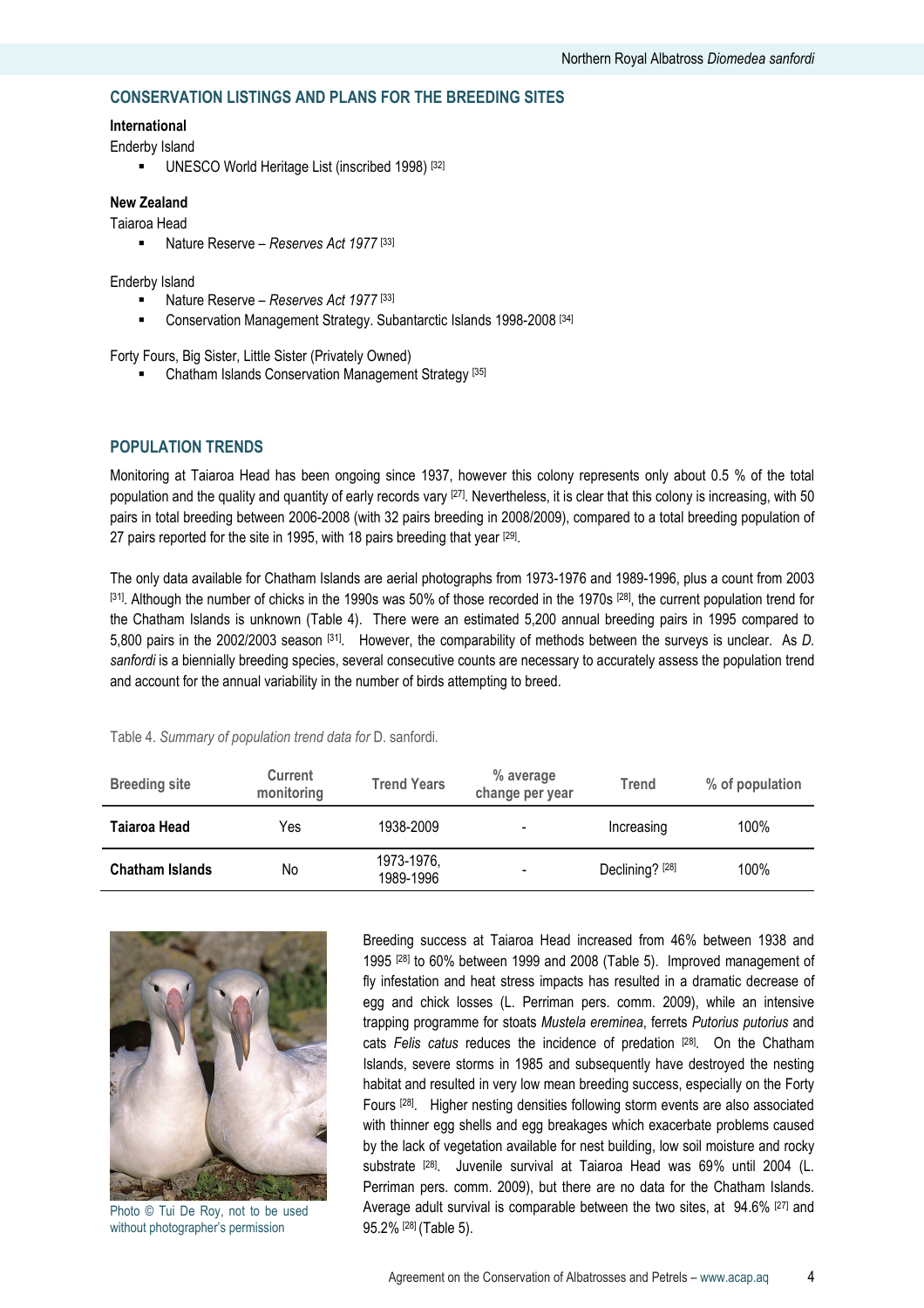| <b>Breeding site</b>   | <b>Mean breeding success</b>                | Mean juvenile survival ±SE                                                   | Mean adult survival ±SE                    |
|------------------------|---------------------------------------------|------------------------------------------------------------------------------|--------------------------------------------|
| Taiaroa Head           | 46% (1938-1995) [28]<br>60% (1999-2008)     | 69.4 $\pm$ 4.6 % (1938-1988) <sup>1</sup> <sup>[27]</sup><br>69% (1938-2004) | $94.6 \pm 1.5$ (1938-1993) <sup>[27]</sup> |
| <b>Chatham Islands</b> | 18% (1990-1996) [28]                        |                                                                              | $95.2 \%$ [28]                             |
| <b>Forty Fours</b>     | 48% (1973-1976) [28]<br>8% (1990-1996) [28] | No data                                                                      |                                            |
|                        | 54% (1973-1976) [28]                        |                                                                              |                                            |

Table 5. Demographic data for the main D. sanfordi breeding sites. Table based on L. Perriman, Department of Conservation (DOC) unpublished data (Taiaroa Head) and published references as indicated.

<sup>1</sup> survival to 5 years of age

#### BREEDING SITES: THREATS

The three breeding islands in the Chatham group which contain over 99% of the population are privately owned.

Table 6. Summary of known threats causing population level changes at the main breeding sites of D. sanfordi. This table is based on unpublished DOC data submitted to the ACAP Breeding Sites Working Group in 2008.

| <b>Breeding site</b>                                                               | Human<br>disturbance                                  | Human<br>take                                         | <b>Natural</b><br>disaster | Parasite or<br>Pathogen | <b>Habitat</b><br>loss or<br>alteration | <b>Predation</b><br>(alien<br>species) | Contamination                              |
|------------------------------------------------------------------------------------|-------------------------------------------------------|-------------------------------------------------------|----------------------------|-------------------------|-----------------------------------------|----------------------------------------|--------------------------------------------|
| Taiaroa Head                                                                       | No <sup>a</sup>                                       | No                                                    | No                         | No                      | No <sub>b</sub>                         | No c                                   | No <sup>d</sup>                            |
| <b>Chatham Islands</b><br>Forty Fours<br><b>Big Sister</b><br><b>Little Sister</b> | No <sup>a</sup><br>No <sup>a</sup><br>No <sup>a</sup> | No <sup>a</sup><br>No <sup>a</sup><br>No <sup>a</sup> | No b<br>No b<br>No b       | No<br>No<br>No          | No b<br>No b<br>No b                    | No c<br>No c<br>No <sup>c</sup>        | No <sup>d</sup><br>No d<br>No <sup>d</sup> |

<sup>a</sup> There is a history of significant harvesting of D. sanfordi on the Chatham Islands by local residents [20]. Harvesting of chicks may still occur, although this is likely to be limited in extent. At Taiaroa Head, the density of breeding birds away from visitor activity has increased, but the numbers in view of the observatory have remained stable since public viewing started [28] .

<sup>b</sup> The major threat to this species could be habitat degradation on the islands as a result of severe storms and changed climatic conditions [20]. Both Taiaroa Head and the Chatham Islands have experienced increased temperatures and drying of habitat since the 1970s [28]. The loss of soil and nesting material on the Forty Fours and The Sisters resulted in poorer quality nests and egg losses, and heat stress has caused deaths of adults and chicks as well as egg losses at Taiaroa Head [28] .

<sup>c</sup>Feral cats, stoats and ferrets have taken chicks and eggs at Taiaroa Head but these predators are intensively controlled <sup>[28]</sup>. Norway rats *Rattus norvegicus* are not known to impact on albatrosses at this site <sup>[21]</sup>. The Chatham Island colonies are free of introduced mammals.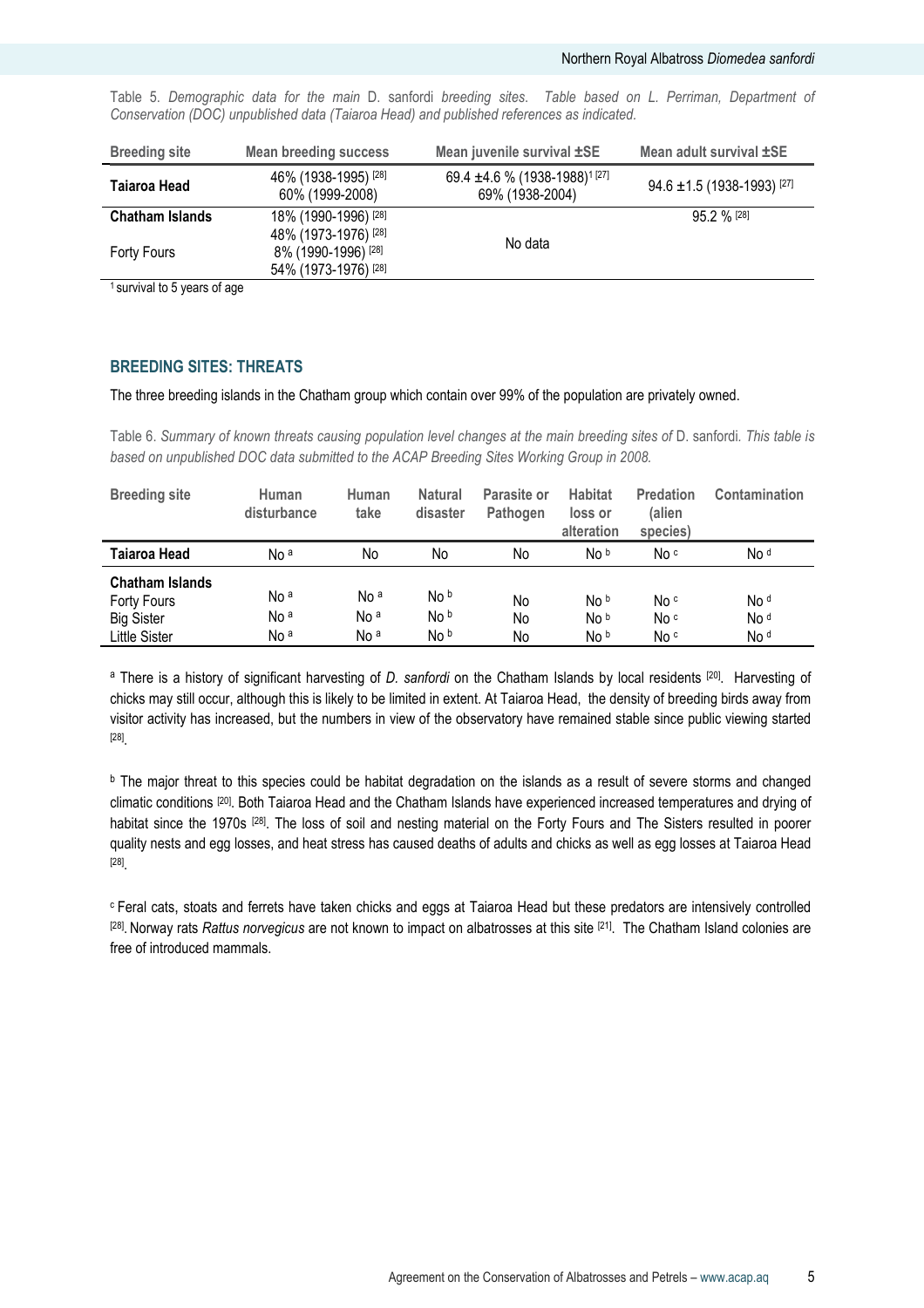## FORAGING ECOLOGY AND DIET

The foraging ecology and diet of D. sanfordi are known from stomach contents and regurgitations of fledglings and adults on Middle (Little) Sister from 1973-1983 and at Taiaroa Head from 1981-1996 [36]. Cephalopods (20 families), fish, tunicates (mostly Salpidae) and crustaceans (isopods probably ingested as parasites of the primary fish prey) were the main food items by estimated biomass. Although Moroteuthopsis ingens was the most important cephalopod species in terms of biomass at both sites (69.6% at Chatham Islands, 39.8% at Taiaroa Head), Histioteuthis atlantica was the most frequently consumed (45.1% of beaks on Chatham Islands, 34.4% at Taiaroa Head) [36]. At Taiaroa Head, Octopus cordiformis was also important (31.7% of biomass and 23.4% of beaks), whereas Nototodarus sloanii was more prominent in samples collected between 1973-1978 (58.2% of beaks), but not in subsequent years, possibly due to human overexploitation of this species [36]. The fish component of the diet is not as well documented due to lack of recognisable remains and difficulty with species identification. Intact specimens or well preserved otholiths included either fisheries targets such as Hoki Macruronus novaezelandiae or bycatch species (Macrouridae, Thyrsites atun) [36]. Stones, pumice and plastics were also recorded in samples from both sites. Food is considered to be obtained mainly by scavenging of dead or moribund prey, discards and offal from fishing vessels and to a limited extent, through active predation [36].

#### MARINE DISTRIBUTION

Diomedea sanfordi has a circumpolar distribution from subantarctic to subtropical latitudes. Satellite-tracking of breeding birds shows they forage close to their breeding sites, over the shallow waters of the Chatham Rise out to the shelf slope (1,500  $-$  2,000 m deep)  $[37, 38]$  (Figure 2). Failed breeders and non-breeding birds, including newly fledged juveniles, rapidly traverse the Pacific Ocean to the continental shelf and slope off Chile and the Patagonian Shelf (Figure 3) [37, 39]. On the Patagonian Shelf, they are widespread 200-350 km offshore in waters <200 m deep but extending to, and over, the shelf break to 1000 m depth between 36 and 49°S [37]. Further south, near the Falkland Islands (Islas Malvinas) the birds are restricted to the shelf west of the islands, and do not venture to the deeper shelf slope [37]. The species has also been reported in waters off Uruguay and Brazil [40, 41].



Figure 2. Tracking data of breeding D. sanfordi (Number of tracks = 50 GPS + 31 PTT). Map based on data contributed to BirdLife Global Procellariiform Tracking Database.

Analysis of squid species consumed by D. sanfordi corroborates available tracking data and indicates that they forage over shelf waters around New Zealand and southern South America rather than in oceanic waters or south of the Antarctic Polar Front [36].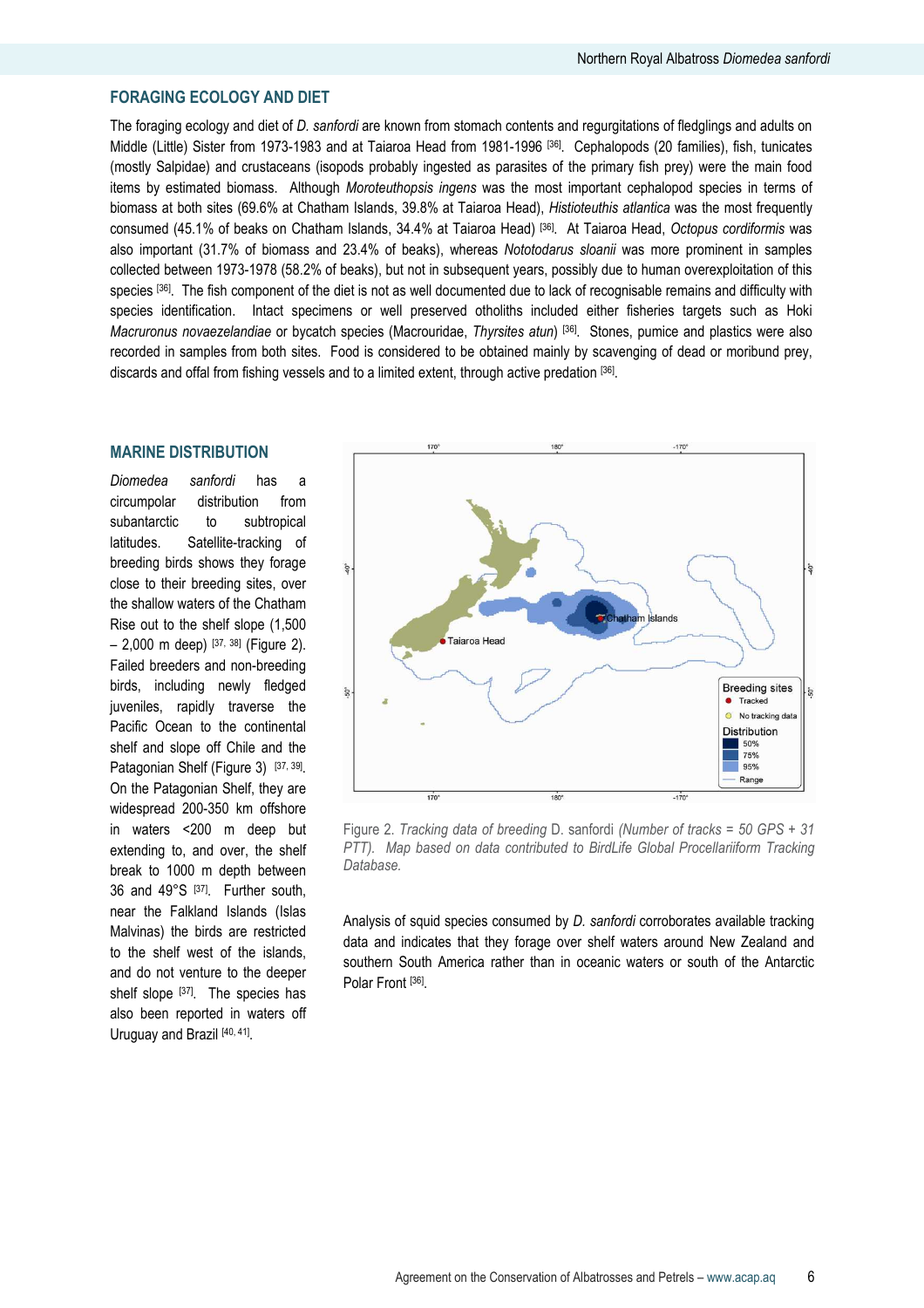

Figure 3. Satellite-tracking data of non-breeding D. sanfordi (Number of tracks = 31). Map based on data contributed to BirdLife Global Procellariiform Tracking Database.

The full migratory route of D. sanfordi is circumpolar and downwind, generally between 30 and 45°S [42] and hence the species overlaps with most Regional Fisheries Management Organisations, but principally the WCPFC, CCSBT, IATTC and ICCAT (Figure 1; Table 7). Consultations are also currently underway to establish the South Pacific Regional Fisheries Management Organisation (SPRFMO) that would cover both pelagic and demersal fisheries in the region (predominantly discrete high seas stocks and those stocks which straddle the high seas and the EEZs of coastal states). New Zealand, Chile Argentina and Uruguay are the principal Range States for D. sanfordi (Figure 2; Table 7).

Table 7. Summary of the known ACAP Range States, non-ACAP Exclusive Economic Zones and Regional Fisheries Management Organisations that overlap with the marine distribution of D. sanfordi.

|                                                                    | <b>Breeding and feeding</b><br>range                | Foraging range only                                                                 | Few records - outside<br>core foraging range |
|--------------------------------------------------------------------|-----------------------------------------------------|-------------------------------------------------------------------------------------|----------------------------------------------|
| Known ACAP Range States                                            | New Zealand                                         | Australia<br>Argentina<br>Chile<br>Disputed <sup>1</sup><br>South Africa<br>Uruguay | Brazil                                       |
| <b>Non-ACAP Exclusive Economic</b><br><b>Zones</b>                 | ۰                                                   | $\overline{a}$                                                                      | $\overline{\phantom{a}}$                     |
| <b>Regional Fisheries Management</b><br>Organisations <sup>2</sup> | <b>WCPFC</b><br><b>CCSBT</b><br>SPRFMO <sup>3</sup> | <b>IATTC</b><br><b>ICCAT</b><br><b>IOTC</b><br><b>SEAFO</b><br><b>SIOFA</b>         | $\overline{\phantom{a}}$                     |

1 A dispute exists between the Governments of Argentina and the United Kingdom of Great Britain and Northern Ireland concerning sovereignty over the Falkland Islands (Islas Malvinas), South Georgia and the South Sandwich Islands (Islas Georgias del Sur y Islas Sandwich del Sur) and the surrounding maritime areas.

<sup>2</sup> See Figure 1 and text for list of acronyms

3 Not yet in force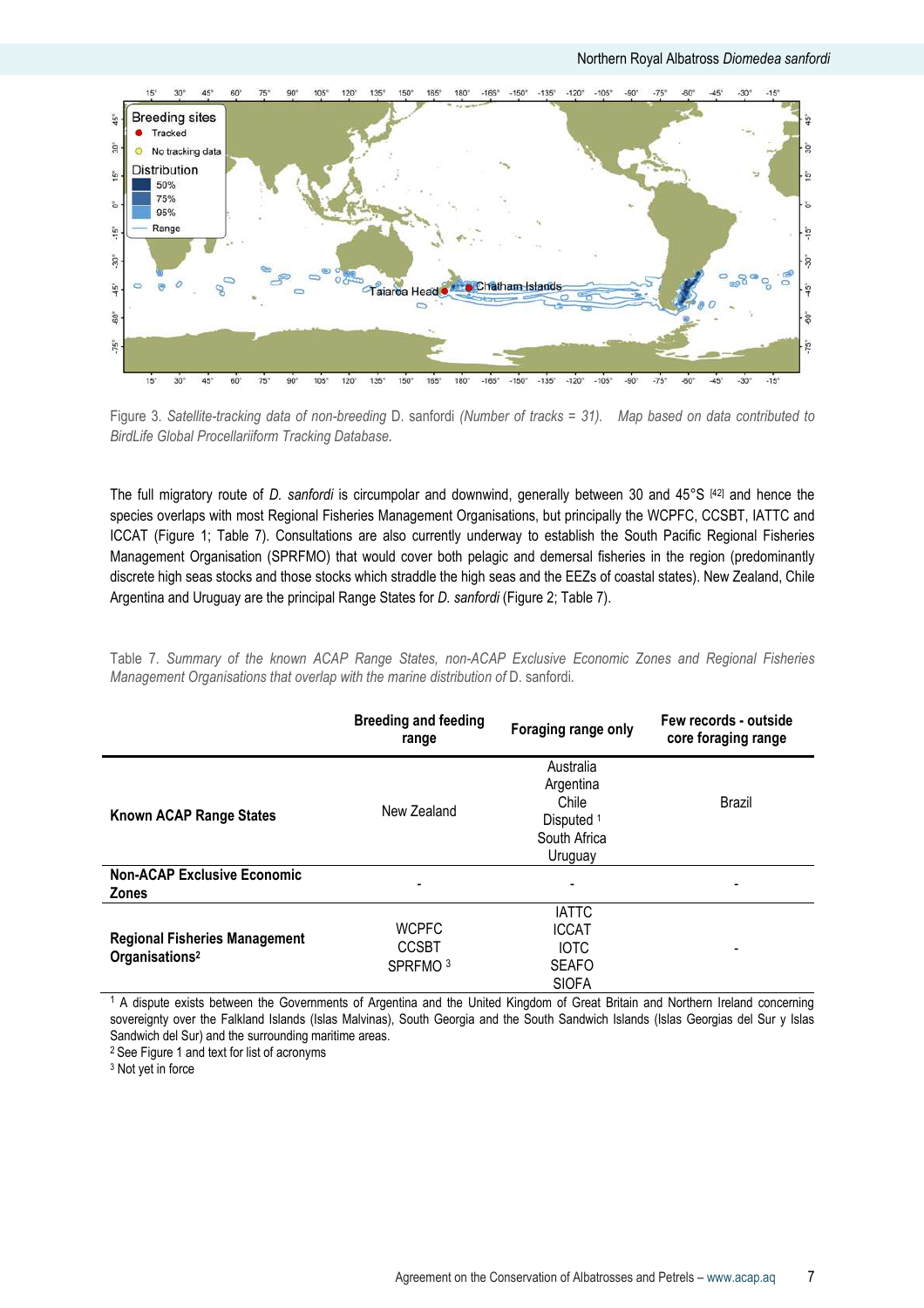## MARINE THREATS

The relatively high survival rates of adults and juveniles suggest that fisheries-related mortality is not a major threat to this species. Although D. sanfordi have been reported as bycatch in longline fishery operations around New Zealand, Australia, Brazil, and Uruguay, the capture rates have been low [40, 41, 43, 44]. Diomedea sanfordi was the least common of all albatross species returned for identification in New Zealand fisheries between 1998 and 2004, with two birds observed caught by trawl vessels in the Chatham Rise sector [45]. However, observer coverage in this period was less than 5% of total fishing effort [45]. There were no mortalities observed in the Argentine longline fleet along the Patagonian Shelf between 1999 and 2001 [46], nor have *D. sanfordi* been recorded as bycatch in longline vessels operating off the coast of Chile, but the data set is limited [40].

Although a variety of persistent chlorinated organic compounds (PCDDs, PCDFs, PCBs and DDT group) were detected in eggs and chicks collected between 1995 and 1998, the level of residues was considered low and not expected to have adverse effects on bird health [47] .

## KEY GAPS IN SPECIES ASSESSMENT

Demographic data for the Taiaroa Head colony is comprehensive but intensive monitoring and management of the population needs to be sustained to ensure continued success. In contrast, recent census and demographic data for the Chatham Islands where 99% of the population breed is sparse and recruitment rates have not been determined. Information on the at-sea distribution of fledglings is limited. A greater understanding of the fishing operations and extent of incidental capture of D.sanfordi in waters around southern South America is also required.

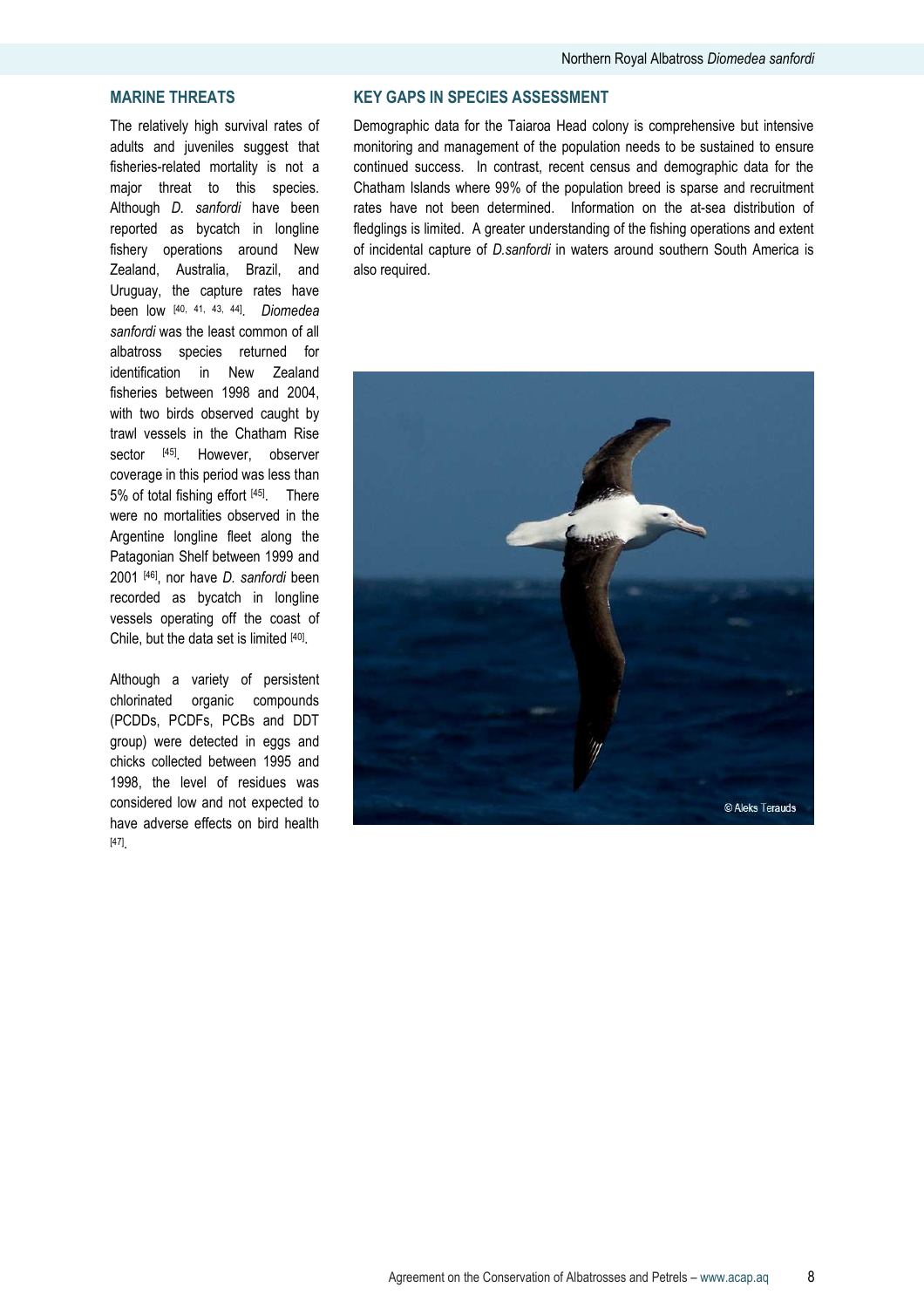## **REFERENCES**

- 1. Robertson, C.J. and Nunn, G.B., 1998. Towards a new taxonomy for albatrosses, in Albatross biology and conservation, G. Robertson and R. Gales (Eds). Surrey Beatty & Sons: Chipping Norton. 13-19.
- 2. Penhallurick, J. and Wink, M. 2004. Analysis of the taxonomy and nomenclature of the Procellariiformes based on complete nucleotide sequences of the mitochondrial cytochrome b gene. Emu 104: 125-147.
- 3. Robertson, C.J.R. 2002. The scientific name of the Indian Yellow-nosed Albatross Thalassarche carteri. Marine Ornithology 30: 48-49.
- 4. BirdLife International. 2008. Species factsheet: Diomedea sanfordi. http://www.birdlife.org.
- 5. Shirihai, H., 2007. A complete guide to Antarctic wildlife: the birds and marine mammals of the Antarctic Continent and Southern Ocean. Second ed., London: A&C Black Publishers Ltd. 544 pp.
- 6. Brooke, M., 2004. Albatrosses and petrels across the world. Oxford: Oxford University Press. 499 pp.
- 7. Onley, D. and Scofield, P., 2007. Albatrosses, Petrels and Shearwaters of the World. London: Christopher Helm. 240 pp.
- 8. IUCN. 2009. 2009 IUCN Red List of Threatened Species. www.iucnredlist.org.
- 9. Bonn Convention. Convention on the Conservation of Migratory Species of Wild Animals. http://www.cms.int/.
- 10. Australian Government Environment Protection and Biodiversity Conservation Act. 1999. http://www.deh.gov.au/epbc/.
- 11. Department of Environment and Heritage. 2001. Recovery Plan for<br>Albatrosses and Giant-Petrels 2001-2005. and Giant-Petrels http://www.deh.gov.au/biodiversity/threatened/publications/recovery/albatross /index.html.
- 12. Department of Environment and Heritage. 2006. Threat Abatement Plan for the incidental catch (or bycatch) of seabirds during oceanic longline fishing operations http://www.environment.gov.au/biodiversity/threatened/tapapproved.html.
- 13. Government of South Australia. 2008. National Parks and Wildlife Act 1972. http://www.legislation.sa.gov.au/LZ/C/A/NATIONAL%20PARKS%20AND%20 WILDLIFE%20ACT%201972.aspx
- 14. Department of Environment and Conservation. 2008. Wildlife Conservation Act 1950 - Wildlife Conservation (Specially Protected Fauna) Notice 2008(2). Western Australian Government Gazette 134: 3477-3485.
- 15. Ministério do Meio Ambiente. 2003. Lista Nacional das Espécies da Fauna Brasileira **Ameaçadas** de Extinção. http://www.mma.gov.br/port/sbf/fauna/index.cfm.
- 16. Neves, T., Peppes, F., and Mohr, L.V., 2006. National plan of action for the conservation of albatrosses and petrels (NPOA-Seabirds Brazil). . Threatened Species Series No. 2. 128.
- 17. Subsecretaría de Pesca, 2006. Plan de Acción Nacional para reducir las capturas incidentales de aves en las pesquerías de palangre (PAN-AM/CHILE). 26 pp. www.subpesca.cl/mostrararchivo.asp?id=5768
- 18. New Zealand Government. New Zealand Wildlife Act 1953, No 31. http://www.legislation.govt.nz/act/public/1953/0031/latest/DLM276814.html?s earch=ts\_act\_wildlife\_resel&sr=1.
- 19. Miskelly, C.M., Dowding, J.E., Elliott, G.P., Hitchmough, R.A., Powlesland, R.G., Robertson, H.A., Sagar, P.M., Scofield, R.P., and Taylor, G.A. 2008. Conservation status of New Zealand birds, 2008. Notornis 55: 117-135.
- 20. Department of Conservation, 2001. Recovery plan for the albatrosses in the Chatham Islands. Chatham Island mollymawk, northern royal albatross, Pacific mollymawk. 2001-2011. Threatened Species Recovery Plan 42. Department of Conservation: Wellington, New Zealand.
- 21. Taylor, G.A., 2000. Action plan for seabird conservation in New Zealand. Part A: threatened seabirds. Threatened Species Occasional Publication No. 16. Department of Conservation: Wellington.
- 22. South African Government. 1973. Sea Birds and Seals Protection Act, 1973 (Act No. 46 of 1973). http://www.mcmdeat.gov.za/regulatory/seals\_seabirds.html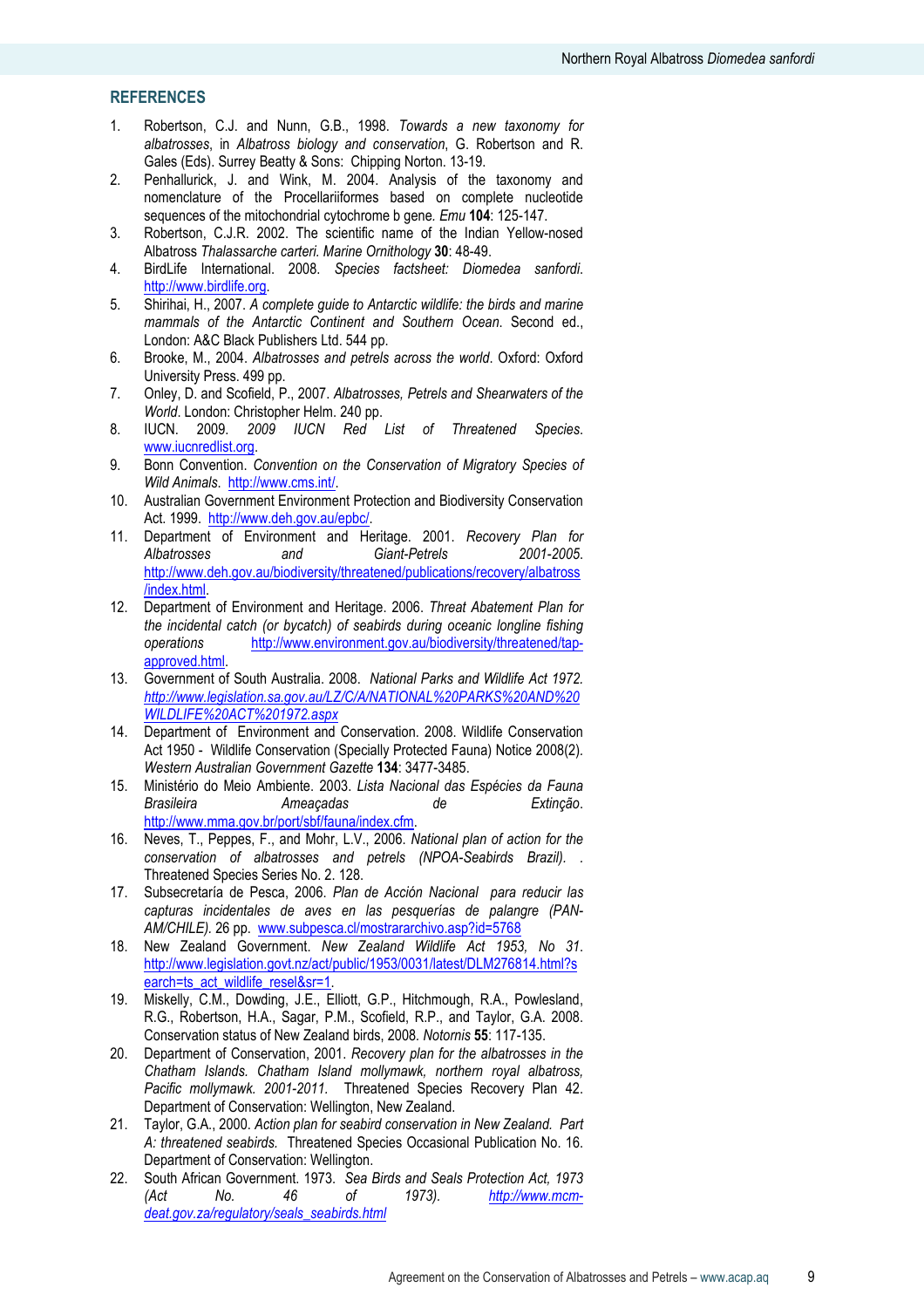- 23. Department of Environmental Affairs and Tourism. South African Government. 2007. The Sea Birds and Seals Protection Act, 1973 (Act No. 46 of 1973); Publication of Policy on the Management of Seals Seabirds and Shorebirds. Government Gazette 510: 3.
- 24. Department of Environmental Affairs and Tourism. 2008. South Africa National Plan of Action for Reducing the Incidental Catch of Seabirds in Longline Fisheries. Department of Environmental Affairs and Tourism:Cape Town. 32 pp.
- 25. Domingo, A., Jiménez, S., and Passadore, C., 2007. Plan de acción nacional para reducir la captura incidental de aves marinas en las pesquerías uruguayas. Dirección Nacional de Recursos Acuáticos. Montevideo. 76 pp. http://www.dinara.gub.uy/web\_dinara/index.php?option=com\_content&view=a rticle&id=77&Itemid=111
- 26. Tickell, W.L.N., 2000. Albatrosses. Sussex, UK: Pica Press.
- 27. Robertson, C.J.R. 1993. Survival and longevity of the Northern royal albatross Diomedea epomophora sanfordi at Taiaroa head 1937-93. EMU 93: 269-276.
- 28. Robertson, C.J.R., 1998. Factors influencing the breeding performance of the Northern Royal Albatross, in Albatross Biology and Conservation, G. Robertson and R. Gales (Eds). Surrey Beatty & Sons: Chipping Norton. 20- 45.
- 29. Croxall, J.P. and Gales, R., 1998. An assessment of the conservation status of albatrosses., in Albatross Biology and Conservation, G. Robertson and R. Gales (Eds). Surrey Beatty & Sons: Chipping, Norton. 46-65.
- 30. Royal Albatross Centre. 2008. Summer Update November 2008. http://www.albatross.org.nz/news.html.
- 31. BirdLife International. 2008. Diomedea sanfordi. In IUCN 2008. 2008 IUCN Red List of Threatened Species www.iucnredlist.org.
- 32. United Nations Educational Scientific and Cultural Organzation. World Heritage List. http://whc.unesco.org/en/list.
- 33. New Zealand Government. 1977. New Zealand Reserves Act 1977. http://www.legislation.govt.nz/.
- 34. Department of Conservation, 1988. Conservation Management Strategy: Subantarctic Islands 1998-2008. Southland Conservancy Conservation Management Planning Series No. 10. Department of Conservation. Invercagill. 114 pp.
- 35. Department of Conservation, 1999. Chatham Islands Conservation Management Strategy. Wellington Conservancy Conservation Management Planning Series No. 8. Department of Conservation: Wellington. 326.
- 36. Imber, M.J. 1999. Diet and feeding ecology of the Royal Albatross Diomedea epomophora - King of the shelf break and inner slope. Emu 99: 200-211.
- 37. Nicholls, D.G., Robertson, C.J.R., Prince, P.A., Murray, M.D., Walker, K.J., and Elliott. G.P. 2002. Foraging niches of three *Diomedea* albatrosses. Marine Ecology-Progress Series 231: 269-277.
- 38. Nicholls, D.G., Murray, M.D., and Robertson, C.J.R. 1994. Oceanic flights of the Northern Royal Albatross Diomedea epomophora sanfordi using satellite telemetry. Corella 18: 50-52.
- 39. Royal Albatross Centre. 2009. Toroa's great adventure. http://www.albatross.org.nz/toroa.html.
- 40. BirdLife Global Seabird Programme, 2008. Albatross Task Force Annual Report 2007. Royal Society for the Protection of Birds, The Lodge, Sandy, Bedfordshire, UK.:
- 41. Bugoni, L., Mancini, P.L., Monteiro, D.S., Nascimiento, L., and Neves, T. 2008. Seabird bycatch in the Brazilian pelagic longline fishery and a review of capture rates in the southwestern Atlantic Ocean. Endangered Species Research 5: 137-147.
- 42. Robertson, C.J.R. and Nicholls, D.G. 2000. Round the world with northern royal albatross. Notornis 47: 176.
- 43. Gales, R., Brothers, N., and Reid, T. 1998. Seabird mortality in the Japanese tuna longline fishery around Australia, 1988-1995. Biological Conservation 86: 37-56.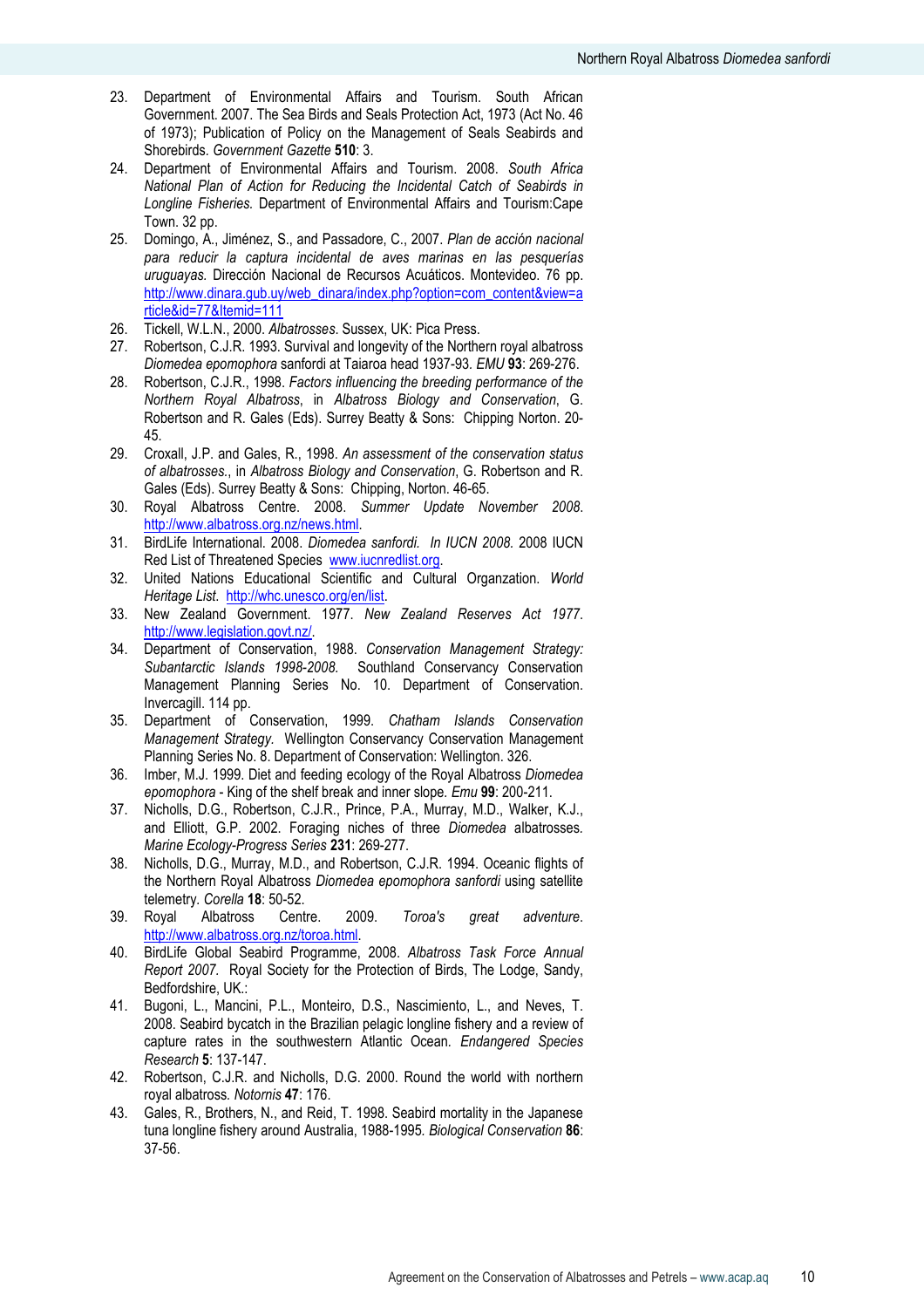- 44. Conservation Services Programme, 2008. Summary of autopsy reports for seabirds killed and returned from observed New Zealand fisheries: 1 October 1996 - 30 September 2005, with specific reference to 2002/03, 2003/04, 2004/05. DOC Research and Development Series 291. Department of Conservation: Wellington. 110 pp.
- 45. Waugh, S.M., MacKenzie, D.I., and Fletcher, D. 2008. Seabird bycatch in New Zealand trawl and longline fisheries 1998-2004. Papers and Proceedings of the Royal Society of Tasmania 142: 45-66.
- 46. Favero, M., Khatchikian, C.E., Arias, A., Rodriguez, M.P.S., Canete, G., and Mariano-Jelicich, R. 2003. Estimates of seabird by-catch along the Patagonian Shelf by Argentine longline fishing vessels, 1999-2001. Bird Conservation International 13: 273-281.
- 47. Reid, H. and Jones, P., 1999. Organochloride contaminants in northern royal albatross from Taiaroa Head, Otago Peninsula. Conservation Advisory Science Notes No. 269. Department of Conservation. Wellington.

#### COMPILED BY

Wiesława Misiak ACAP Secretariat

#### **CONTRIBUTORS**

Lyndon Perriman Department of Conservation (DOC), New Zealand

Mark Tasker Vice-Chair, ACAP Advisory Committee

ACAP Breeding Sites Working Group Contact: Richard Phillips raphil@bas.ac.uk

ACAP Seabird Bycatch Working Group Contact: Barry Baker barry.baker@latitude42.com.au

ACAP Status and Trends Working Group Contact: Rosemary Gales Rosemary.Gales@dpiw.tas.gov.au

ACAP Taxonomy Working Group Contact: Michael Double Mike.Double@aad.gov.au

BirdLife International, Global Seabird Programme Contact: Cleo Small Cleo.Small@rspb.org.uk

Maps: Frances Taylor Satellite-tracking data contributors: Christopher Robertson (Department of Conservation, New Zealand), David Nicholls (Chisholm Institute), M.D. Murray, Susan Waugh (Ministry of Fisheries, New Zealand), Akira Fukuda (Faculty of Engineering, Shizuoka University), Makio Suzuki (School of Marine Science and Technology, Tokai University).

#### PHOTOGRAPHS

Tui De Roy, The Roving Tortoise Worldwide Nature Photography, photos@rovingtortoise.co.nz

Aleks Terauds http://www.aleksterauds.com/

L Perriman, DOC, New Zealand http://www.doc.govt.nz/

## RECOMMENDED CITATION

Agreement on the Conservation of Albatrosses and Petrels. 2009. ACAP Species assessments: Northern Royal Albatross Diomedea sanfordi. Downloaded from http://www.acap.aq on 31 August 2009.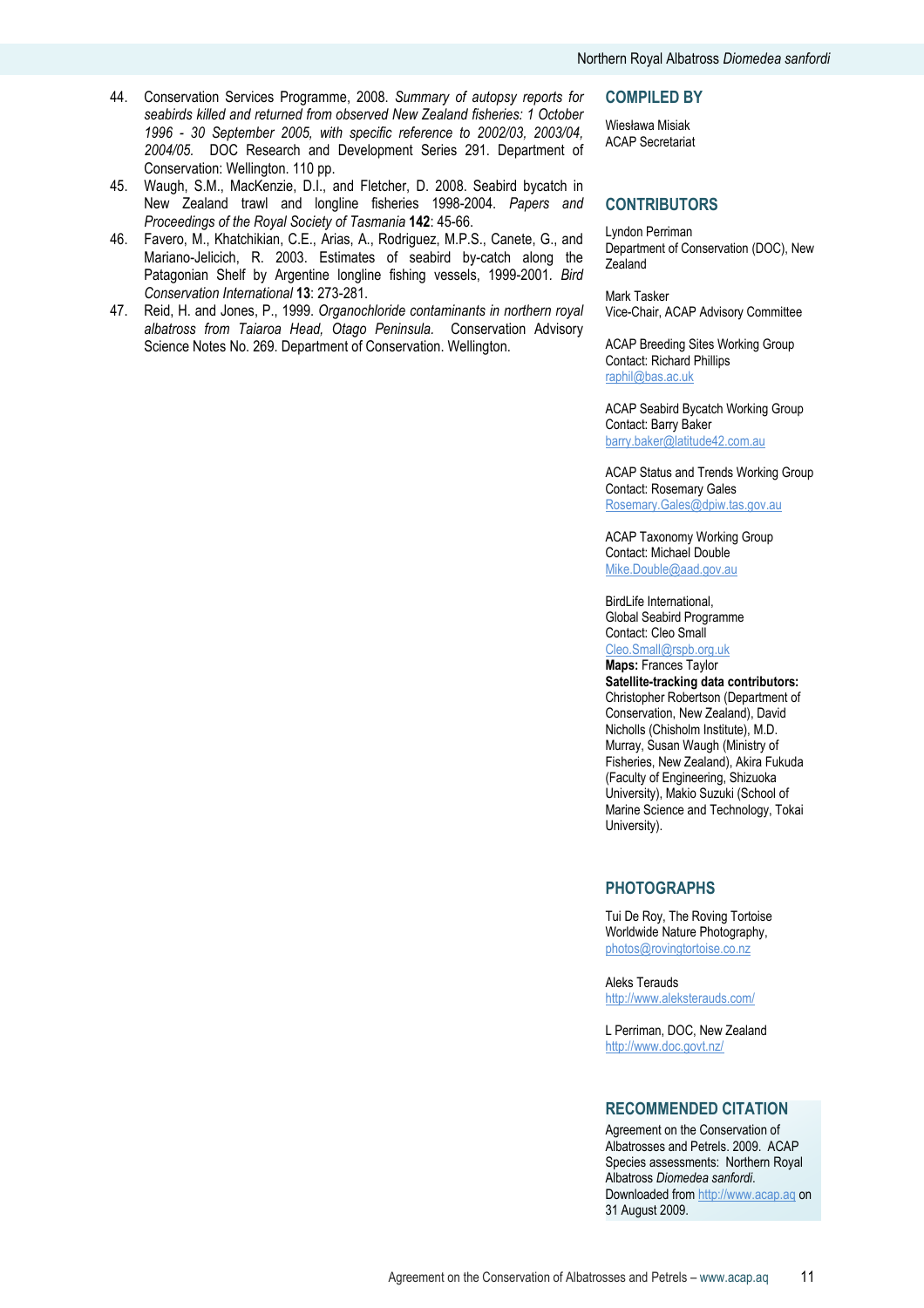## GLOSSARY AND NOTES

#### Years.

The "split-year" system is used. Any count (whether breeding pairs or fledglings) made in the austral summer (e.g. of 1993/94) is reported as the second half of this split year (i.e. 1994).

The only species which present potential problems in this respect are *Diomedea* albatrosses, which lay in December-January, but whose fledglings do not depart until the following October-December. In order to keep records of each breeding season together, breeding counts from e.g. December 1993-January 1994 and productivity counts (of chicks/fledglings) of October-December 1994 are reported as 1994.

If a range of years is presented, it should be assumed that the monitoring was continuous during that time. If the years of monitoring are discontinuous, the actual years in which monitoring occurred are indicated.

## (ii) Methods Rating Matrix (based on NZ rating system)

## **METHOD**

A Counts of nesting adults (Errors here are detection errors (the probability of not detecting a bird despite its being present during a survey), the "nest-failure error" (the probability of not counting a nesting bird because the nest had failed prior to the survey, or had not laid at the time of the survey) and sampling error).

B Counts of chicks (Errors here are detection error, sampling and nest-failure error. The latter is probably harder to estimate later in the breeding season than during the incubation period, due to the tendency for egg- and chick-failures to show high interannual variability compared with breeding frequency within a species).

C Counts of nest sites (Errors here are detection error, sampling error and "occupancy error" (probability of counting a site or burrow as active despite it's not being used for nesting by birds during the season).

D Aerial-photo (Errors here are detection errors, nest-failure error, occupancy error and sampling error (error associated with counting sites from photographs).

E Ship- or ground- based photo (Errors here are detection error, nest-failure error, occupancy error, sampling error and "visual obstruction bias" (the obstruction of nest sites from view from low-angle photos, always underestimating numbers)

**F** Unknown<br>**G** Count of e

**G** Count of eggs in subsample population<br> **H** Count of chicks in subsample population

Count of chicks in subsample population and extrapolation (chicks x breeding success - no count of eggs)

## **RELIABILITY**

- 1 Census with errors estimated
- 2 Distance-sampling of representative portions of colonies/sites with errors estimated
- 3 Survey of quadrats or transects of representative portions of colonies/sites with errors estimated
- 4 Survey of quadrats or transects without representative sampling but with errors estimated
- 5 Survey of quadrats or transects without representative sampling nor errors estimated
- 6 Unknown

#### (iii) Population Survey Accuracy

High Within 10% of stated figure;

Medium Within 50% of stated figure;

Low Within 100% of stated figure (eg coarsely assessed via area of occupancy and assumed density) Unknown

#### (iv) Population Trend

Trend analyses were run in TRIM software using the linear trend model with stepwise selection of change points (missing values removed) with serial correlation taken into account but not overdispersion.

#### (v) Productivity (Breeding Success)

Defined as proportion of eggs that survive to chicks at/near time of fledging unless indicated otherwise